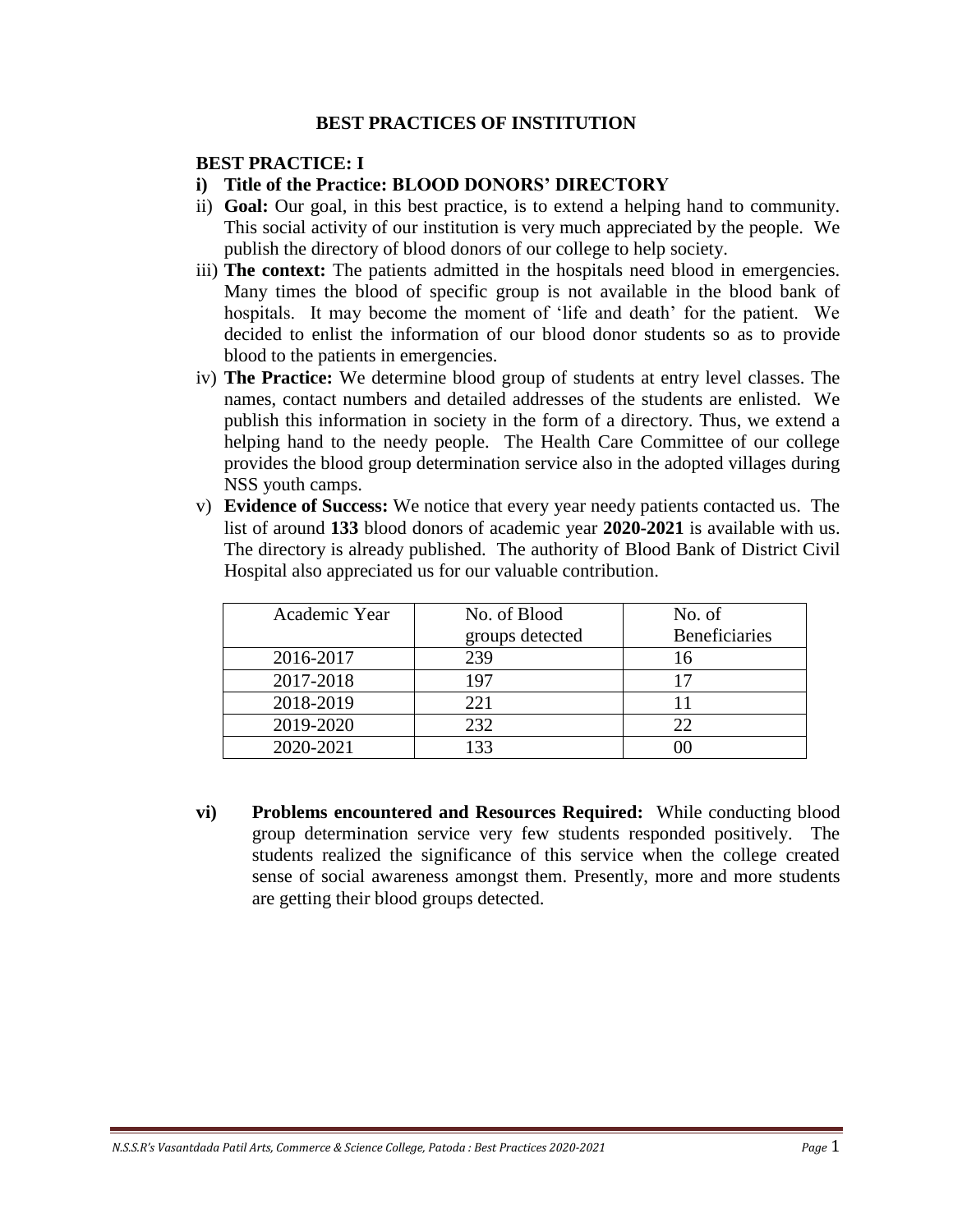## **BEST PRACTICE: II**

### **i) Title of the Practice : FULL AUTOMATION OFFICE FACILITY FOR STUDENTS**

- **ii) Goal:** To contribute quick service to students regarding registration, admission, examination, result, feedback and various other processes through full automation of administrative office, Knowledge Resource Centre (Library), Mentor Groups (Whatsapp) and college website.
- **iii) The context:** Our institution is situated in rural, hilly and remote area, hence, most of our students belong to this region. They have to travel from their villages to college by State Transport Bus or other private vehicles. Some students have to take a walk of 3 to 5 kilometres to attend college. Most of the time it becomes time consuming for them to wait for various official procedures like registration, admission, examination forms submission, examinations, results etc. and other various procedures.
- **iv) The Practice:** Our institution is keen at solving problems of our students. We have provided online registration and admission facility for our students. The office is fully automated. We use CIMS software for keeping students record. For issuing various receipts, the software is very much useful. We have provided links for online registration and admission process on institution website [www.pvpcollegepatoda.org](http://www.pvpcollegepatoda.org/) through which much time and efforts of our students is saved. Our Knowledge Resource Centre (Central Library) is fully automated. We use LibMan Software for accession and transaction of books. Similarly, we are personally connected with our students through Students Mentors. We provide essential information like notifications etc. and study material to them through Mentors.

Apart from this, our institution has purchased an application for Online Teaching. The application **(VPC Edu)** is available on Google Playstore which is downloaded by more than 80% students. The application proved to be very useful for Online Teaching during pandemic.

**Students' Satisfaction Survey** is conducted online in academic year 2020-2021. The link for Students' Satisfaction Survey is available on college website. The students can easily get access to the link and fill their feedback online.

Our institution has created **Mentors' Groups** through Whatsapp to counsel with students. We created 29 Mentors' Groups in academic year 2020-2021. The students are connected with these groups and they are provided with necessary notifications, study material and other important information.

- **v) Evidence of Success:** As we are well connected with most of our students, most of their problems are solved quickly. All students related official activities are completed online. Despite of being located in rural and remote area, we successfully provide services to our students by taking advantage of Internet and online facilities.
- **vi) Problems encountered and Resources Required:** Purchase of a well developed software, lack of good internet connectivity in nearby villages, non-availability of Smart Phones with most of the students were the problems initially encountered. Presently, about 50 to 60% of our students have Smart Phones. Other students can seek benefit of online facility through any Internet Café.